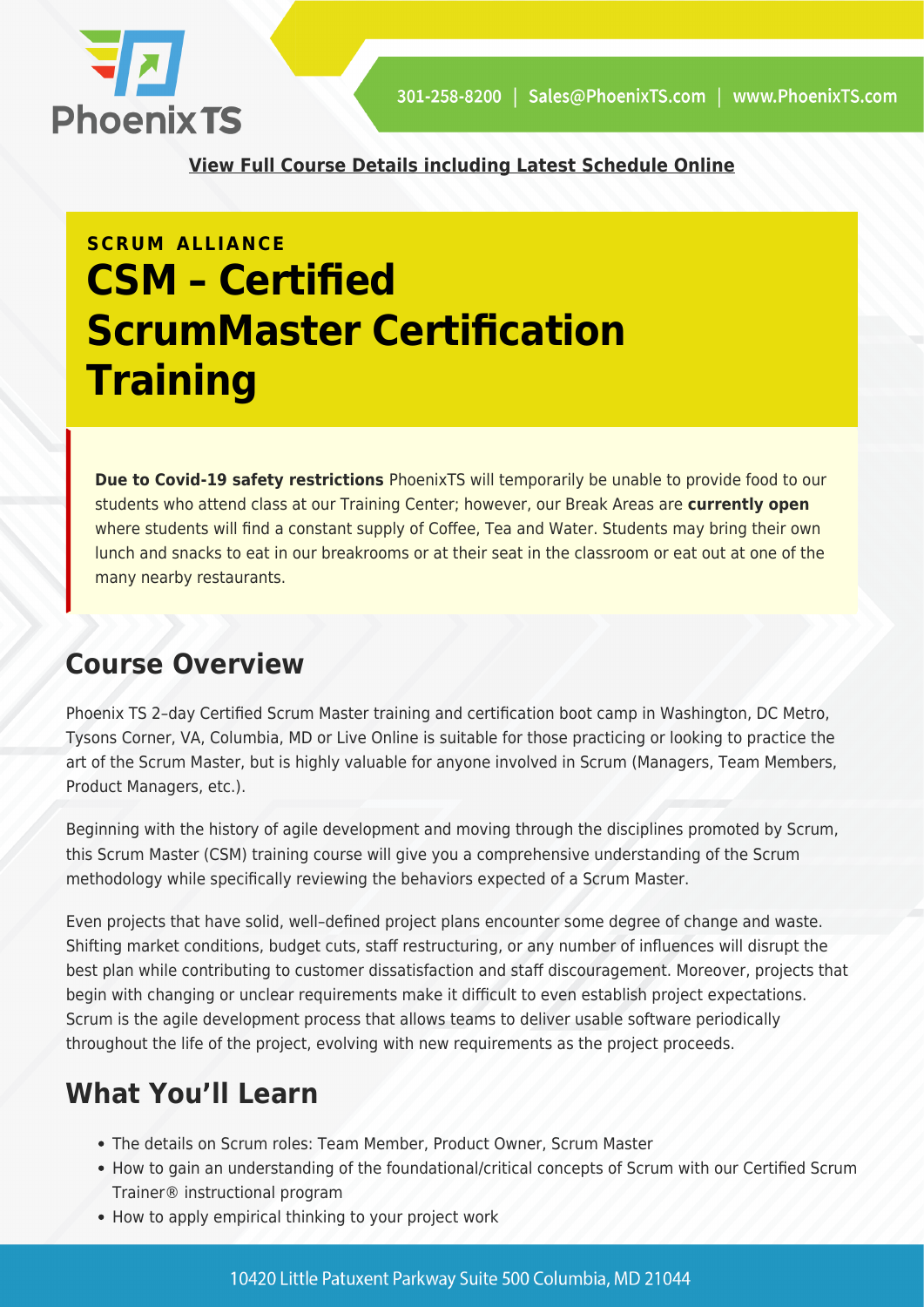

- How a teamand#;s productivity can be adjusted to account for its composition
- How to appreciate the importance of organizational agreement on software readiness
- Why the Scrum Master role can be the most satisfying as well as the most difficult job on a project
- How conflict resolution plays a critical role in Scrum
- How to work on a real-world Scrum project live in the classroom
- How to practice and utilize the Scrum Framework
- How to know when software is "Done" under Scrum

# **Schedule**

All Class Times are Eastern Time Zone

| <b>DATE</b>                                        | <b>LOCATION</b>                   |                   |
|----------------------------------------------------|-----------------------------------|-------------------|
| 7/07/22 - 7/08/22 (2 days)<br>9:00AM - 5:00PM      | <b>Live Online</b><br><b>Open</b> | Contact Us        |
| $7/11/22 - 7/12/22$ (2 days)<br>10:00AM - 6:00PM   | <b>Live Online</b><br>Open        | Contact Us        |
| $7/14/22 - 7/15/22$ (2 days)<br>8:30AM - 5:00PM    | <b>Live Online</b><br><b>Open</b> | Contact Us        |
| 7/18/22 - 7/19/22 (2 days)<br>12:00PM - 8:00PM     | <b>Live Online</b><br><b>Open</b> | Contact Us        |
| $7/20/22 - 7/21/22$ (2 days)<br>$9:00AM - 5:00PM$  | <b>Live Online</b><br>Open        | Contact Us        |
| 7/25/22 - 7/26/22 (2 days)<br>10:00AM - 6:00PM     | <b>Live Online</b><br><b>Open</b> | Contact Us        |
| 7/27/22 - 7/28/22 (2 days)<br>9:00AM - 5:00PM      | <b>Live Online</b><br>Open        | Contact Us        |
| $8/01/22 - 8/02/22$ (2 days)<br>8:30AM - 5:00PM    | <b>Live Online</b><br>Open        | Contact Us        |
| $8/03/22 - 8/04/22$ (2 days)<br>$12:00PM - 8:00PM$ | <b>Live Online</b><br>Open        | Contact Us        |
| $8/08/22 - 8/09/22$ (2 days)<br>9:00AM - 5:00PM    | <b>Live Online</b><br><b>Open</b> | <b>Contact Us</b> |
| $8/11/22 - 8/12/22$ (2 days)<br>10:00AM - 6:00PM   | <b>Live Online</b><br><b>Open</b> | Contact Us        |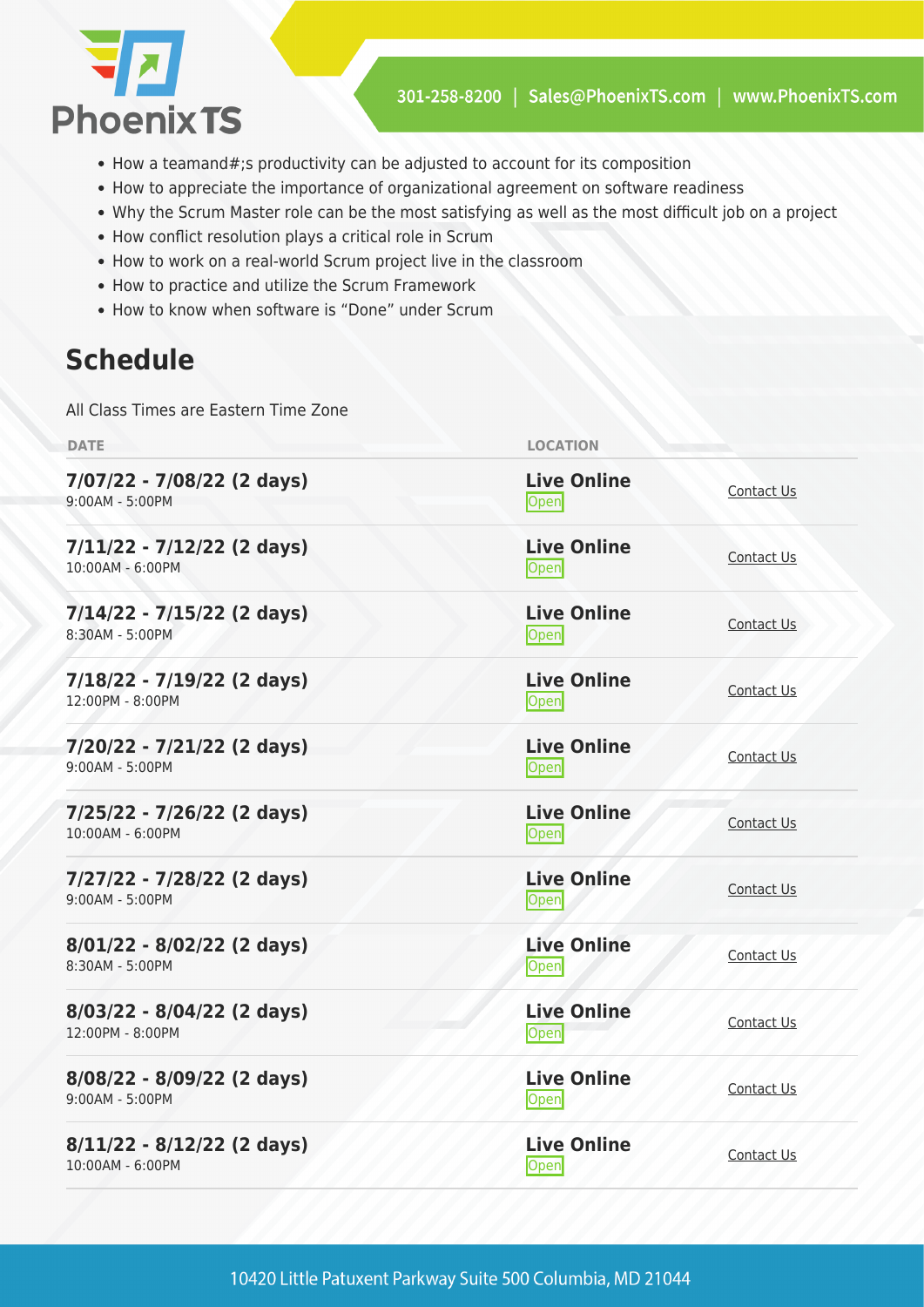

| <b>DATE</b>                                        | <b>LOCATION</b>                       |            |
|----------------------------------------------------|---------------------------------------|------------|
| $8/15/22 - 8/16/22$ (2 days)<br>10:00AM - 6:00PM   | <b>Live Online</b><br>Open            | Contact Us |
| $8/18/22 - 8/19/22$ (2 days)<br>8:30AM - 5:00PM    | <b>Live Online</b><br>Open            | Contact Us |
| $8/22/22 - 8/23/22$ (2 days)<br>9:00AM - 5:00PM    | <b>Live Online</b><br><b>Open</b>     | Contact Us |
| $8/25/22 - 8/26/22$ (2 days)<br>$9:00AM - 5:00PM$  | <b>Live Online</b><br>$\mathsf{Open}$ | Contact Us |
| $8/29/22 - 8/30/22$ (2 days)<br>8:30AM - 5:00PM    | <b>Live Online</b><br><b>Open</b>     | Contact Us |
| $9/08/22 - 9/09/22$ (2 days)<br>10:00AM - 6:00PM   | <b>Live Online</b><br>$\mathsf{Open}$ | Contact Us |
| $9/12/22 - 9/13/22$ (2 days)<br>$9:00AM - 5:00PM$  | <b>Live Online</b><br>$\mathsf{Open}$ | Contact Us |
| $9/15/22 - 9/16/22$ (2 days)<br>8:30AM - 5:00PM    | <b>Live Online</b><br>$\mathsf{Open}$ | Contact Us |
| $9/19/22 - 9/20/22$ (2 days)<br>12:00PM - 8:00PM   | <b>Live Online</b><br>Open            | Contact Us |
| $9/22/22 - 9/23/22$ (2 days)<br>$10:00AM - 6:00PM$ | <b>Live Online</b><br>Open            | Contact Us |
| $9/26/22 - 9/27/22$ (2 days)<br>8:30AM - 5:00PM    | <b>Live Online</b><br>Open            | Contact Us |
| $9/28/22 - 9/29/22$ (2 days)<br>10:00AM - 6:00PM   | <b>Live Online</b><br>Open            | Contact Us |

# **Duration**

**2 Days**

**Price**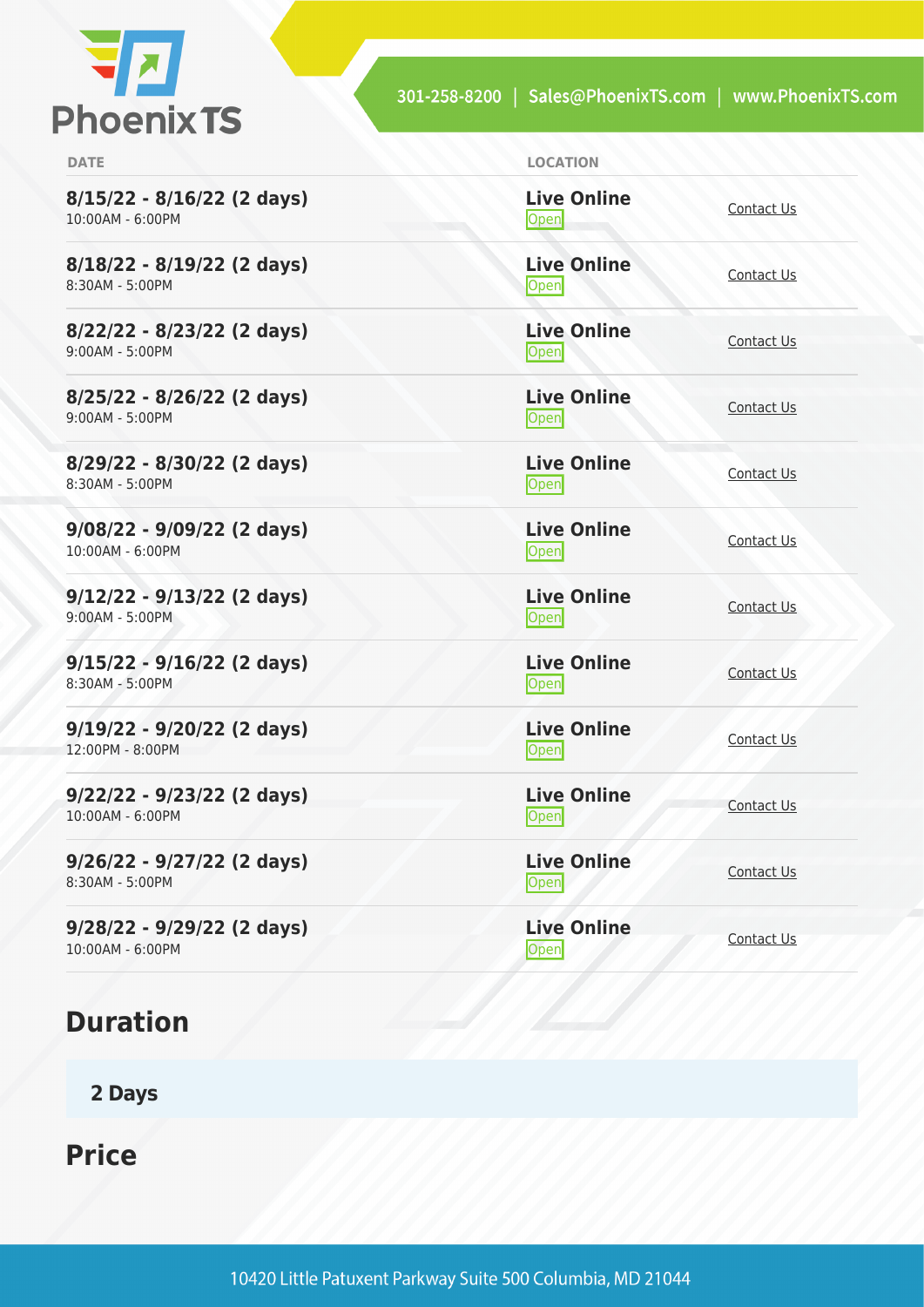

#### **\$895**

### **Benefits**

- **Expand** your career opportunities across all industry sectors adopting agile practices
- **Demonstrate** your attainment of core Scrum knowledge
- **Learn** the foundation of Scrum and the scope of the role
- **Engage** with agile practitioners committed to continuous improvement

# **Who Should Attend**

This Scrum Master (CSM) certification program was developed for any professional who is currently involved in or will become involved in the running of Scrum projects.

Current Scrum Team Members not certified, including:

- Business customer, user or partner
- Product Owners
- Team Members
- Acting ScrumMasters who currently are not scrum certified

Positions within organizations that are interested in moving to Scrum, including:

- Project Manager
- Project lead
- Project sponsors
- IT Manager/Directors
- Business Analyst
- Developers/Programmers

# **Prerequisites**

There are no prerequisites for this course

# **Attendance and Virtual Camera Requirement**

It is incumbent upon the trainer to verify that each participant meets the objectives for certification. To ensure participation, trainers will require attendees in this class to turn on their cameras. Attendees not meeting this criteria or who miss a portion of the class may not meet certification requirements, and therefore, will be ineligible to take the exam.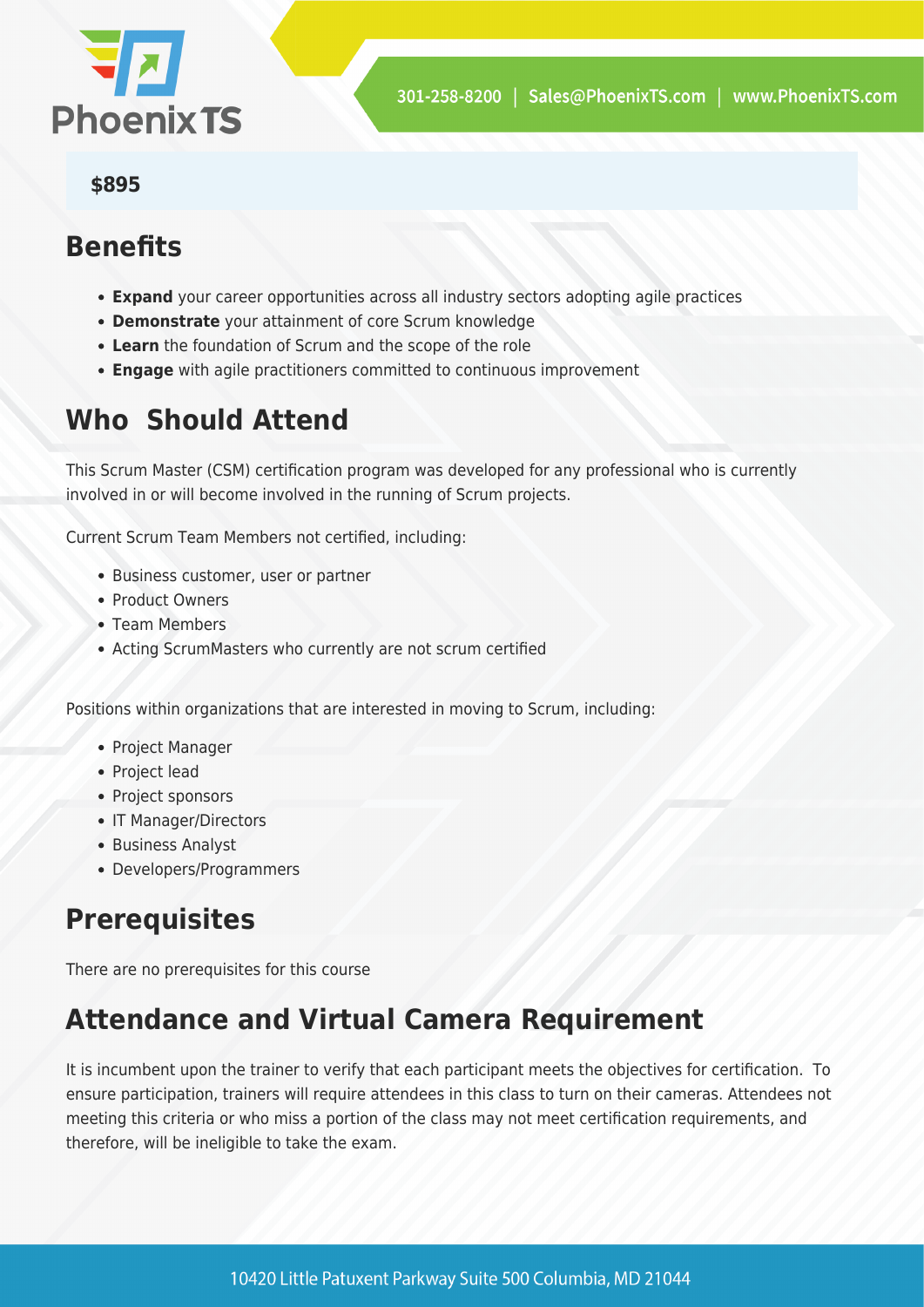

#### **2 Days**

# **Exam Information**

- The CSM exam certificate is included in the course fee
- Certifying Test is issued directly from Scrum Alliance via email and taken online
- After successfully completing the course, you will need to accept the License Agreement to take the 50 question CSM test that's available in 13 languages
- To pass the test, correctly answer **37 out of the 50 questions within the 60-minute time limit**
- Attendees must pass a 50 question assessment with a minimum of 68% upon course completion before a certification is issued
- Attendees that do not participate or step away for any period of time will not be eligible to take the test. Instructors will require attendees in this class to turn on their camera to ensure engagement and learning

### **Instructors**

Angela Johnson, Anu Smalley, Bob Sarni, Bob Schatz, Christian Antoine, Jim Schiel, Mark Palmer

# **Scrum Alliance Training Partner**



# **Customer Testimonials**

"One of the best classes I've attended in years." – E. MacIntosh "I found in this training what I expected and what I was looking for. [The instructor] was a great motivator and excellent teacher." – A. Mascelloni

"Instructor was very dynamic, knowledgeable, friendly and provided real world good and bad examples. Most of the time only good examples are provided, however, learning is more well rounded hearing both." – L. Holton

"The materials were spot on to the topics. I actually ended up with a better understanding and that I was already applying some of the principles and never even realized it." – F. Mullis

"[The instructor] did a great job teaching the course. Using all of the activities that involved us students to learn and experience the different techniques really helped envision the goal of each roll in the scrum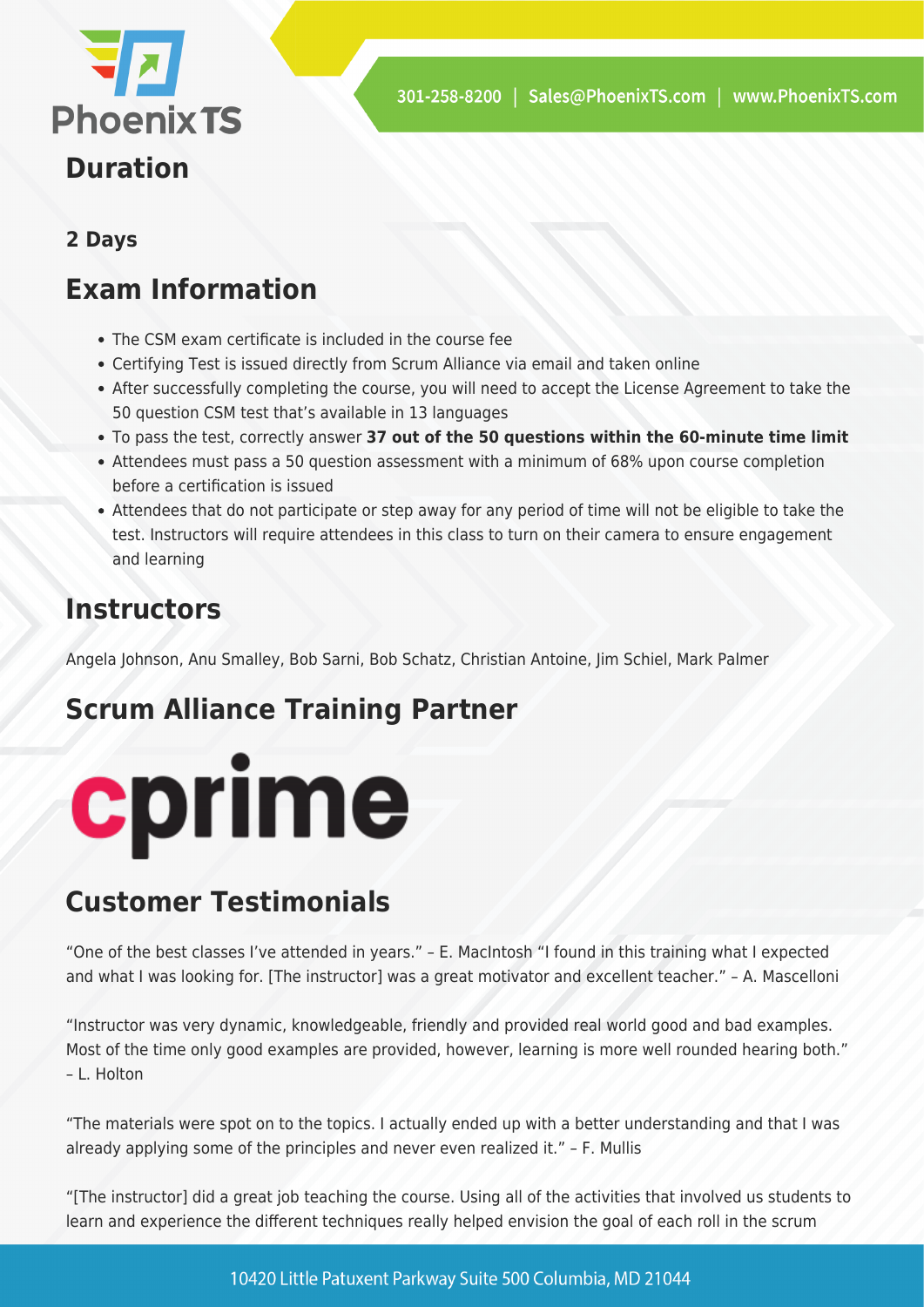

cycle. Was really satisfied with this course." – R. Nikolich

# **Course Outline**

Part 1: Lean, Agile, and Scrum

- Scrum Roles
- Scrum Events and Artifact Transparency
- Sprint and Increment
- Sprint Planning
- Daily Scrum
- Sprint Review
- Sprint Retrospective
- Product Backlog
- Sprint Backlog
- Definition of "Done"

Part 2: Scrum Master Core Competencies

- Facilitation
- Coaching

Part 3: Service to the Development Team

Scrum Master as Servant-Leader

Part 4: Service to the Product Owner Part 5: Service to the Organization

- Impediment Removal
- Coaching the Organization

**Due to Covid-19 safety restrictions** PhoenixTS will temporarily be unable to provide food to our students who attend class at our Training Center; however, our Break Areas are **currently open** where students will find a constant supply of Coffee, Tea and Water. Students may bring their own lunch and snacks to eat in our breakrooms or at their seat in the classroom or eat out at one of the many nearby restaurants.